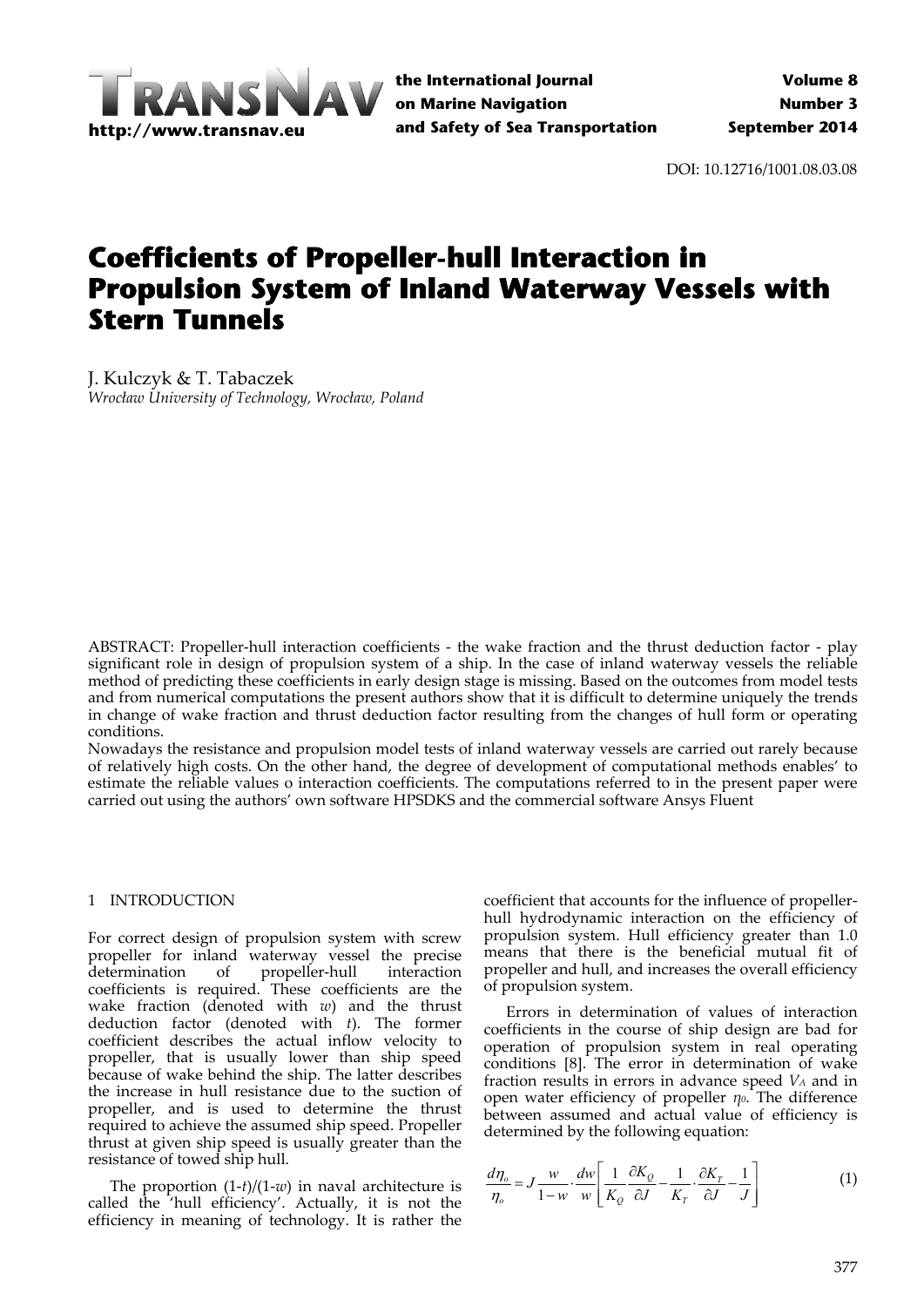and affects the ship speed:

$$
\frac{dV}{V} = \frac{w}{1 - w} \frac{dw}{w}
$$
 (2)

where:

- *η*<sup>0</sup> open water efficiency of propeller,
- -advance coefficient of propeller,
- *w* ‐wake fraction,
- *KT* ‐thrust coefficient,
- *KQ* ‐torque coefficient,
- *V* ‐ship speed.

When *w*<0.5 the relative error in speed *dV*/*V* is smaller than the error in wake fraction *dw*/*w*. Positive value of *dw*/*w* results in higher actual speed. In prediction of ship speed the underestimated values of wake fraction may become beneficial, especially when the highest possible ship speed is the goal of propeller design.

For sea‐going ships there is a number of reliable empirical formulae in the literature for determination of values of interaction coefficients. Those formulae are based on the results of systematic model tests with various hull forms. For inland waterway vessels such formulae are missing because of lack of systematic model tests. The effects of water depth, ship speed (propeller loading) and height of stern tunnel(s) on wake fraction and thrust deduction factor have not been sufficiently investigated. The outcomes from tests carried out with motor cargo vessel GUSTAW KOENIGS [1] show that the effect of stream in water on wake fraction and thrust deduction factor is also significant.

Available outcomes from model tests and results of numerical computations are not numerous enough to predict the values of interaction coefficients reliably in the case of newly‐designed vessels or in the case of variable operating conditions.

#### 2 DETERMINATION OF INTERACTION **COEFFICIENTS**

Wake fraction and thrust deduction factor for given ship are determined using the results of resistance and propulsion model tests, the results of numerical computations, or empirical formulae.

Model tests are time consuming and expensive. In the case of inland waterway vessel the costs of model tests are high in comparison to the costs of ship design and construction. Therefore they are carried out rarely.

Numerical computations using the commercial CFD software provide reliable results, but are also labour consuming and require the efficient hardware. Computations are also expensive.

Empirical formulae based on outcomes from numerous model tests and on data from operation of real vessels, are commonly used in early design stages, as well as in real‐time control of propulsion system. The methods developed for sea‐going ships are precise enough owing to numerous experimental data from model tests. For inland waterway vessels

the reliable empirical formulae are missing due to much less number of model tests carried out in the past..

The determination of thrust deduction factor based on data from model tests or results of numerical computations of ship flow (with operating propeller and without propeller) is straightforward. Using values of hull resistance *R* and propeller thrust *T* the value of thrust deduction factor is calculated according to its definition: *t* = (*T*‐*R*)/*T*.

Two wake coefficients are used in design of screw propellers: the nominal wake fraction (in propeller disk behind the hull towed without propeller, denoted with *wn*) and the effective wake fraction (for propeller operating in ship wake, denoted with *we*). The nominal wake fraction represents the actual mean velocity of wake flow in propeller disk *Vn*. It is defined as proportion  $\vec{w}_n = (V_s - V_n)/V_s$ , and is determined based on direct measurements or computations of flow velocity. The effective wake fraction represents the men inflow velocity to the propeller operating in ship wake or, otherwise the advance speed of propeller *VA*. It is defined as proportion *we* = (*VS*‐*VA*)/*VS*, and accounts for the influence of the running propeller on flow in hull boundary layer and wake. Effective wake fraction is determined using the magnitudes measured in propulsion test and the open water hydrodynamic characteristics of propeller. Performance of propeller operating in ship wake (thrust or torque) is compared to the performance of the same propeller in open water, with assumption of thrust identity or torque identity, in order to determine advance speed *VA*. Thrust identity is usually applied in model tests. Torque identity is applied to full scale measurements when only torque is measured on propeller shaft. Values determined with the assumption of torque identity may differ considerably from values determined with the assumption of thrust identity.<br>Recommended procedures prepared by the Recommended procedures prepared by the<br>International Towing Tank Conference [9] International Towing Tank Conference [9] standardize the methodology of determination of propeller‐hull interaction coefficients.

In the following sections the authors present the analysis of the influence of operating conditions (i.e. ship loading, water depth and ship speed) and height of stern tunnel on propeller‐hull interaction coefficients for inland waterway vessels. The analysis is based on outcomes from model tests and results of numerical computations. It refers to conventional inland waterway cargo ships with stern tunnels ‐ motor cargo vessels and pushed barge trains made up of dumb barges coupled with a pushboat.

#### 3 INTERACTION COEFFICIENTS FOR MOTOR CARGO VESSELS

Main particulars and hull forms of considered motor cargo vessels are presented in Table 1 and in Figures 1 and 2.

Model tests of motor cargo vessel BM‐DUISBURG [3] included the measurements of flow velocity in propeller disk without propeller (nominal wake) and the measurements of flow velocity in plane located in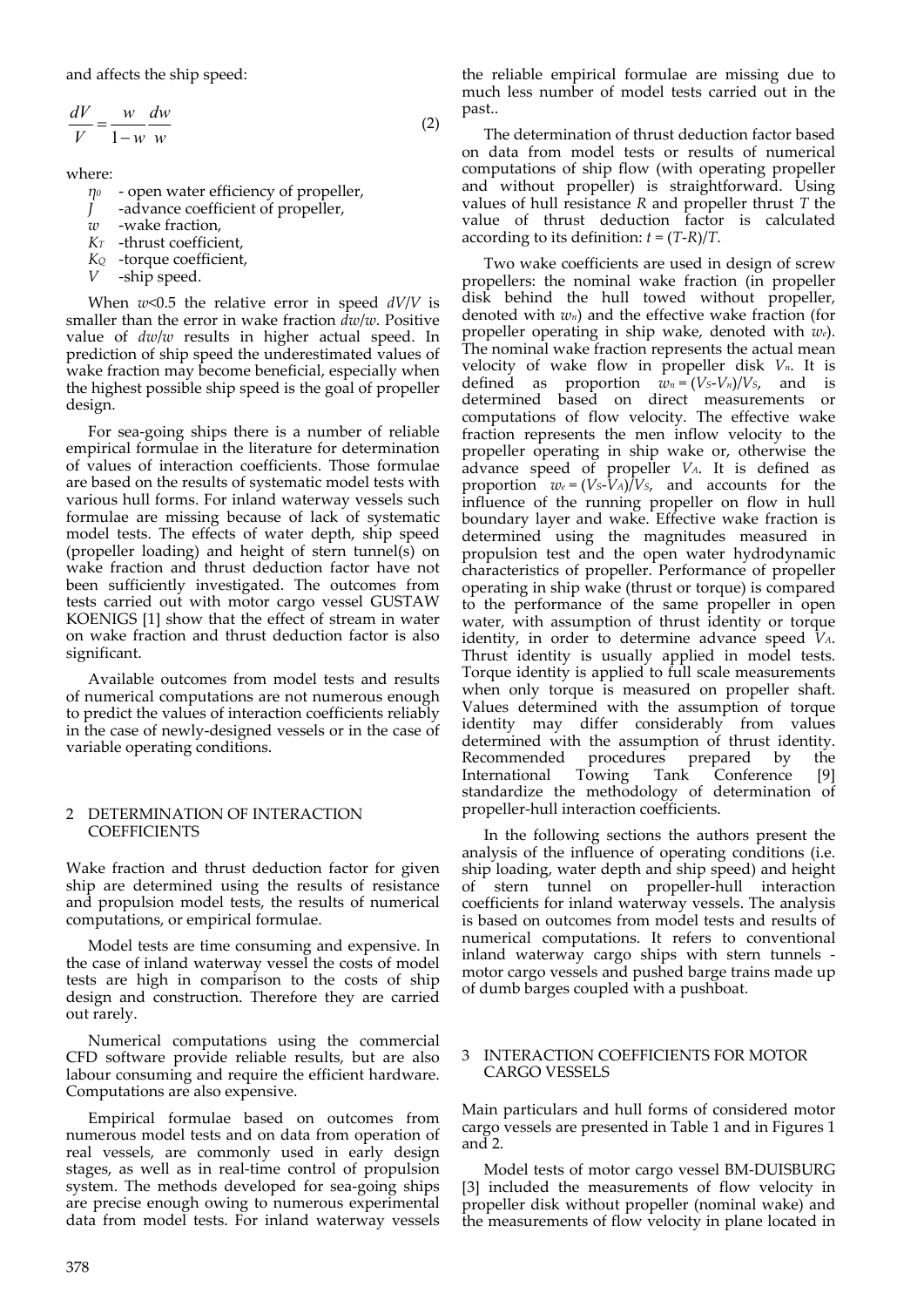distance 0.4 of propeller diameter in front of operating propeller (Fig. 1). Effective wake fraction was determined with assumption of thrust identity. Tests were carried out at various operating conditions (ship draught, water depth and ship speed ‐ see Table 1).

Conventional resistance and propulsion tests were carried out with motor cargo vessel OBM [2]. Effective wake fraction was determined with the

assumption of thrust identity as well as torque identity, in wide range of ship speed, for the vessel sailing alone ('solo') and coupled with a single dumb barge ('kombi'). Model tests of OBM in both arrangements were also reproduced in numerical computations [7]. Tests and computations were carried out at two values of draught, in deep and in shallow (h/T=1,56) water. Results are presented in Table 2.



Figue 1. Hull form of motor cargo vessel BM‐DUISBURG



Figue 2. Hull form of motor cargo vessel OBM

| Table 1. Main particulars and operating conditions of model ships, [3], [2] |  |  |  |
|-----------------------------------------------------------------------------|--|--|--|
|                                                                             |  |  |  |

|                                                     |       |                 |                    | Table 1. Main particulars and operating conditions of model ships, [3], [2] |       |                         |  |
|-----------------------------------------------------|-------|-----------------|--------------------|-----------------------------------------------------------------------------|-------|-------------------------|--|
| Vessel                                              |       |                 | <b>BM-DUISBURG</b> |                                                                             |       | <b>OBM</b>              |  |
| Scale                                               |       | 1:12.5          |                    |                                                                             |       | 1:16                    |  |
| $L_{WL}$ [m]                                        | 6.604 | 6.760           | 6.768              | 6.604                                                                       | 4.239 | 4.329                   |  |
| $B$ [m]                                             | 0.757 | 0.757           | 0.757              | 0.757                                                                       | 0.558 | 0.558                   |  |
| $T$ [m]                                             | 0.200 | 0.224           | 0.256              | 0.200                                                                       | 0.100 | 0.148                   |  |
| $C_B$ [-]                                           | 0.874 | 0.875           | 0.876              | 0.874                                                                       | 0.876 | 0.899                   |  |
| $h$ [m]                                             |       | 0.40            |                    | 0.28                                                                        | 0.156 | 0.156                   |  |
| $V$ [m/s]                                           | 1.336 | 1.267           | 1.171              | 1.100                                                                       | 0.417 | 0.417                   |  |
|                                                     |       |                 |                    | Propellers                                                                  |       |                         |  |
| type                                                |       | screw propeller |                    |                                                                             |       | ducted propeller Ka4-55 |  |
| $\tilde{D}$ [m]                                     |       | 0.120           |                    |                                                                             |       | 0.0813                  |  |
| $P/D$ [ - ]                                         |       | 0.65            |                    |                                                                             | 0.90  |                         |  |
| $A$ <sub>E</sub> $A$ <sub>O</sub> $\lceil - \rceil$ |       | 0.56            |                    |                                                                             | 0.55  |                         |  |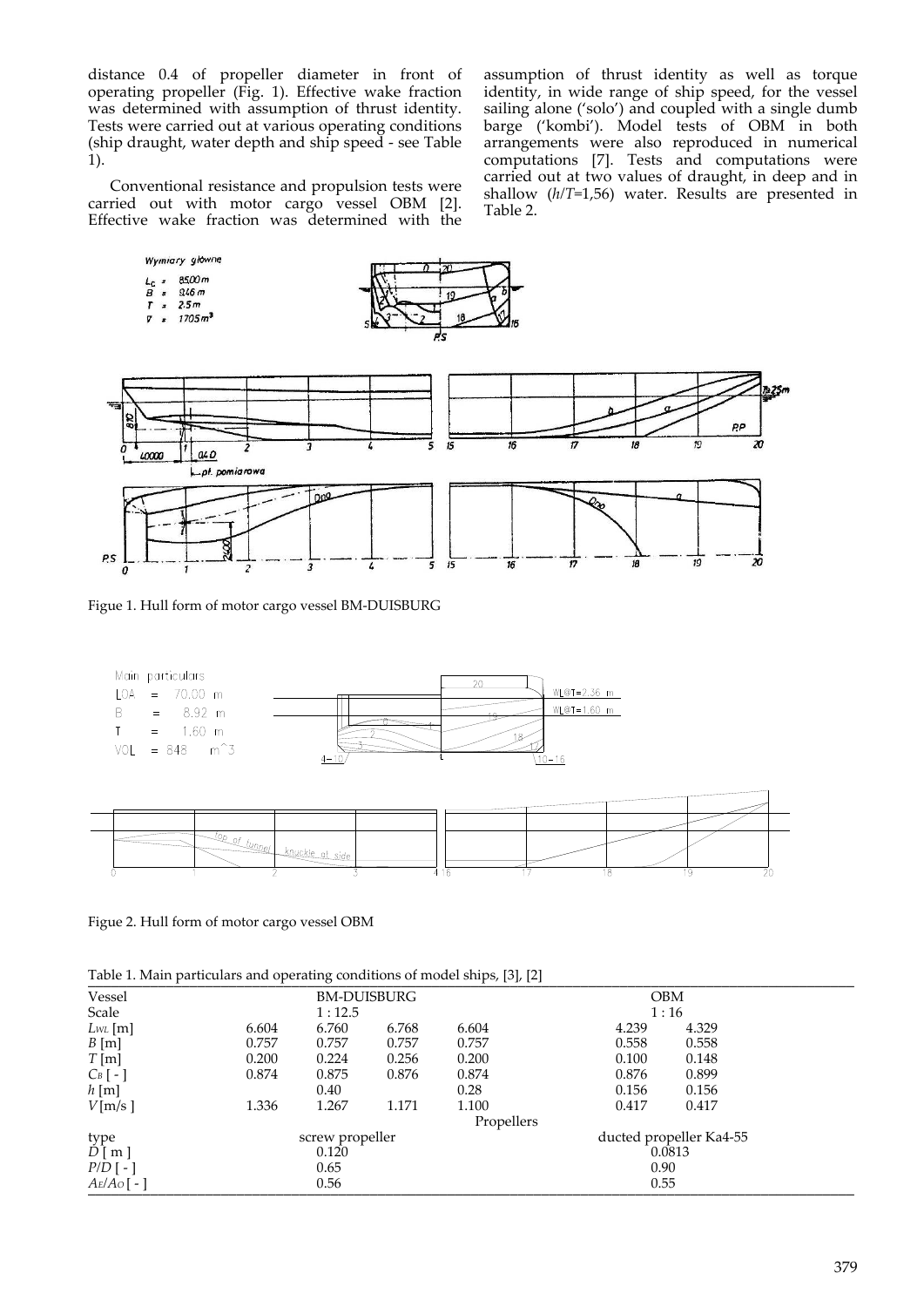| Table 2. Results of model tests and numerical computations |          |                    |          |                                            |          |            |          |  |
|------------------------------------------------------------|----------|--------------------|----------|--------------------------------------------|----------|------------|----------|--|
| Vessel                                                     |          | <b>BM-DUISBURG</b> |          |                                            |          | <b>OBM</b> |          |  |
| Scale                                                      |          | 1:12.5             |          |                                            |          | 1:16       |          |  |
| $T$ [m]                                                    | 0.200    | 0.224              | 0.256    | 0.200                                      |          | 0.100      |          |  |
| $h$ [m]                                                    |          | 0.40               |          | 0.28                                       |          | 0.156      |          |  |
| h/T                                                        | 2.00     | 1.79               | 1.56     | 1.40                                       |          | 1.56       |          |  |
| $V$ [m/s]                                                  | 1.336    | 1.267              | 1.171    | 1.100                                      | 0.417    | 0.556      | 0.695    |  |
| $F$ nh                                                     | 0.67     | 0.64               | 0.59     | 0.66                                       | 0.34     | 0.45       | 0.56     |  |
| $n$ [rps]                                                  | 26.22    | 26.10              | 26.00    | 25.80                                      |          |            |          |  |
|                                                            |          |                    |          | Coefficients of propeller-hull interaction |          |            |          |  |
| Test $w_n$                                                 | 0.276    | 0.245              | 0.232    | 0.438                                      |          |            |          |  |
| Wer                                                        | 0.27     | 0.23               | 0.20     | 0.26                                       | 0.143    | 0.054      | 0.020    |  |
| $\mathcal{U}$ e $\mathcal{Q}$                              |          |                    |          |                                            | 0.685    | 0.2462     | 0.1565   |  |
| $w_{zp}$                                                   | 0.09     | 0.06               | 0.01     | 0.11                                       |          |            |          |  |
|                                                            | 0.245    | 0.270              | 0.270    | 0.292                                      | 0.320    | 0.274      | 0.244    |  |
| Comput. $w_n$                                              | 0.223    | 0.220              | 0.217    | 0.234                                      | 0.335    | 0.332      | 0.312    |  |
| Fluent we                                                  |          |                    |          |                                            |          |            |          |  |
| $w_{zp}$                                                   | $-0.383$ | $-0.309$           | $-0.260$ | $-0.276$                                   | $-0.304$ | $-0.382$   | $-0.391$ |  |
|                                                            | 0.267    | 0.243              | 0.262    | 0.288                                      | 0.345    | 0.326      | 0.353    |  |
| Comput. $w_n$                                              | 0.234    | 0.240              | 0.300    | 0.322                                      | 0.275    | 0.270      | 0.270    |  |
| $HPSDK$ $we$                                               | 0.172    | 0.200              | 0.258    | 0.213                                      |          |            |          |  |
| $w_{zp}$                                                   | $-0.126$ | 0.161              | 0.211    | $-0.148$                                   |          |            |          |  |
|                                                            |          |                    |          |                                            |          |            |          |  |

*weT* - effective wake fraction based on thrust identity

*weQ* - effective wake fraction based on torque identity

 $w_{zp} = (V_S - V_{zp})/V_S$  where  $V_{zp}$  denotes the mean velocity in front of operating propeller, and  $V_S$  is the corresponding ship speed

 $w_{zp} = (V_S - V_{zp})/V_S$  where  $V_{zp}$  denotes the mean velocity in front of operating propeller, and  $V_S$  is the corresponding ship speed



Figure 3. Wake fraction (*we*≡*weT*) and thrust deduction factor (*t*) for motor cargo vessel OBM (in model scale)

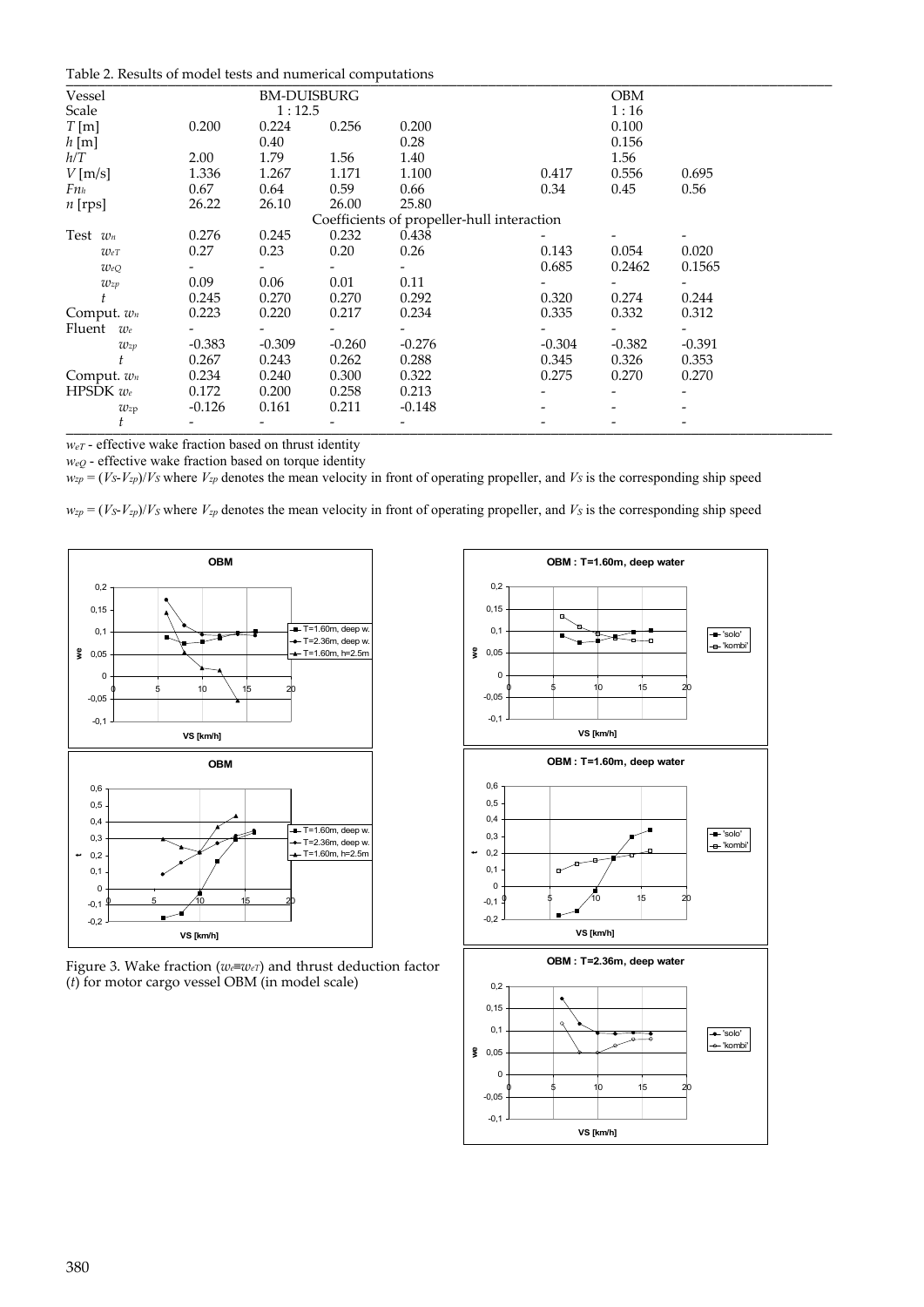

Figure 4. Comparison of wake fraction (*we*≡*weT*) and thrust deduction factor (*t*) for motor cargo vessel OBM sailing alone ('solo') and coupled with a single dumb barge ('kombi')



Figure 5. Comparison of effective wake fraction determined with assumption of thrust identity (*weT*) and determined with assumption of torque identity (*weQ*) for motor cargo

vessel OBM sailing alone ('solo') and coupled with a single dumb barge ('kombi')



Figure 6. The effect of ship loading (ship draught) on wake fraction (*we*) and thrust deduction factor (*t*) for motor cargo vessel BM‐DUISBURG at constant depth of water *h*=5.0m (in model scale)



Figure 7. The effect of water depth on wake fraction (*we*) and thrust deduction factor (*t*) for motor cargo vessel BM‐ DUISBURG at constant draught *T*=2.50m (in model scale)

When ship speed increases the effective wake fraction is getting weaker (Fig. 3). In deep water, at speeds higher than 12km/h becomes almost steady. In shallow water (*h/T*=1.56) the wake fraction decreases faster, and at speed of 12km/h (*Fnh*=0.67) is considerably less than in deep water, because of intensive sinkage and trim by stern. The change of draught in deep water does not affect the wake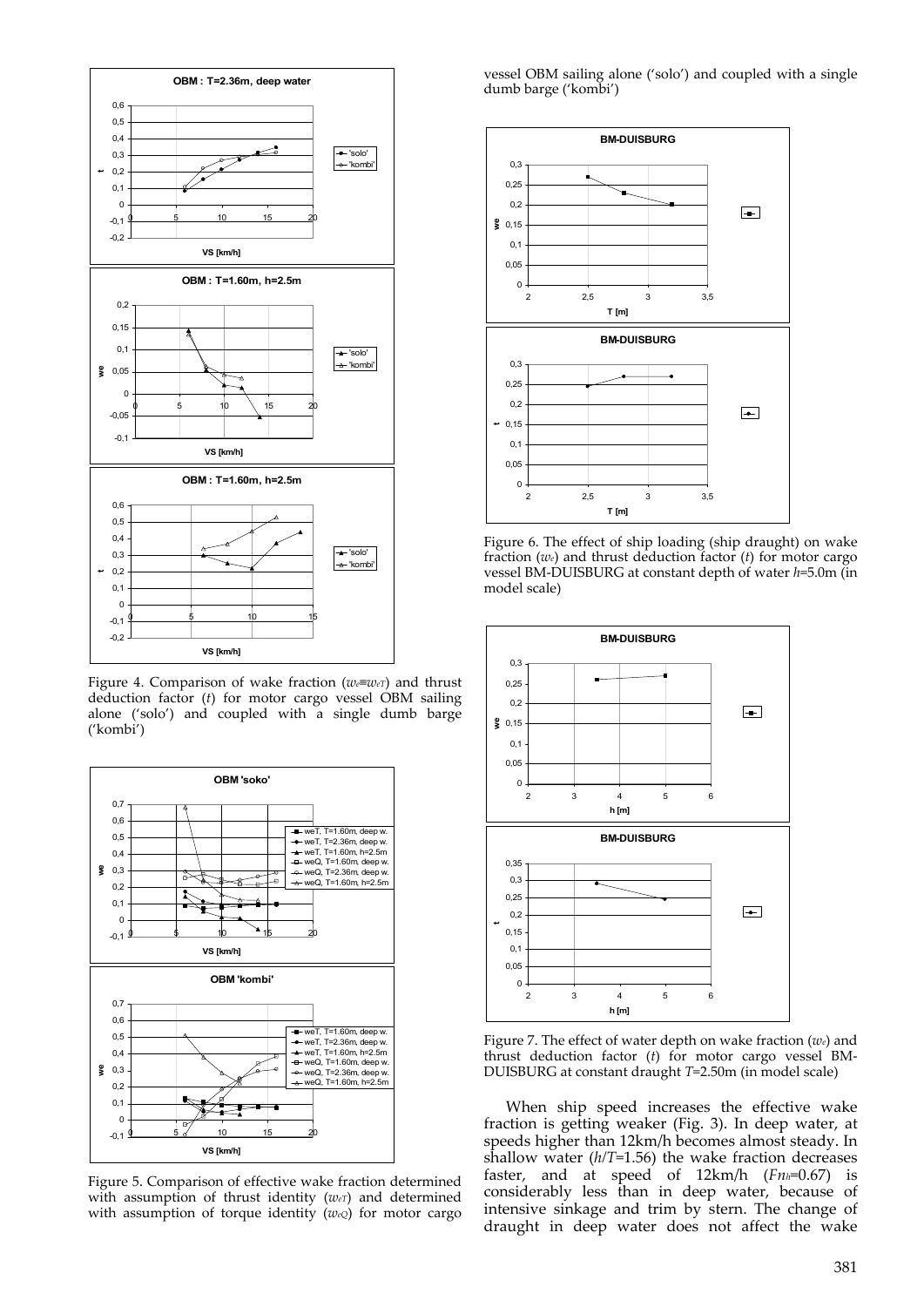fraction as far as top of stern tunnel is below the free surface in calm water. In arrangement with dumb barge ('kombi') both values and trends in change of the effective wake fraction are almost the same as when sailing alone (Fig. 4).

When ship speed increases the thrust deduction factor also increases (Fig. 3). In shallow water the values are greater than in deep water. The effect of draught at highest speed in deep water is negligible. Based on data shown in Fig. 4 one can not conclude the changes in thrust deduction factor caused by enlargement of ship length (by coupling with a barge).

The diagrams shown in Fig. 5 illustrate the difference between values of wake fraction determined with the assumption of thrust identity and determined with the assumption of torque identity.

The extent of model tests with the motor cargo vessel BM‐DUISBURG allows to identify the variation of interaction coefficients caused by change of draught in shallow water (1.56≤*h/T*≤2.00; see Fig. 6). When ship draught increases the wake fraction evidently decreases due to decreasing under‐keel clearance between ship and bottom of waterway. At the same time the thrust deduction factor slightly increases.

Reduction of water depth at constant ship draught caused the weakening of wake and intensification of propeller suction (Fig. 7). Reduction of under‐keel clearance is considerable and one might expect greater difference between values of wake fraction. However, the trends are the same as in the case of reduction of under‐keel clearance by increasing ship draught at constant water depth, or in the case of transition from deep to shallow water in tests with motor cargo vessel OBM.

## 4 INTERACTION COEFFICIENTS FOR PUSHED BARGE TRAINS

Model tests of pushed barge trains with twin‐ propeller pushboat and triple‐propeller pushboat were carried out in research centre in Duisburg [4], [5]. The twin‐propeller pushboat was tested in train with 4 dumb barges arranged in two rows, at barge draught of 2.8m (0.175m in model scale) and 3.2m (0.200m in model scale). The triple‐propeller pushboat was tested in train with 6 dumb barges arranged in two rows, at barge draught of 3.0m (0. 188m in model scale). Numerical computations were carried out using theoretical model described in [6], at the same operating conditions as in model tests. Main particulars of pushboats and dumb barge EUROPA II are given in Table 3. Hull forms of considered pushboats are shown in Figures 8 and 9.

Table 3. Main particulars of tested pushboats and dumb barges  $[4]$ ,  $[5]$ 

| Vessel            | Twin-   | Triple-           | Dumb barge |                  |       |  |
|-------------------|---------|-------------------|------------|------------------|-------|--|
|                   | screw   | screw             |            | <b>EUROPA II</b> |       |  |
|                   |         | pushboat pushboat |            |                  |       |  |
| Scale             | 1:16    | 1:16              |            | 1:16             |       |  |
| $LoA$ [m]         | 2.1875  | 2.1875            |            | 4.7813           |       |  |
| $LwL$ [m]         | 2.1188  | 2.1181            | 4.565      | 4.587            | 4.611 |  |
| $B$ [m]           | 0.875   | 0.9344            | 0.706      | 0.706            | 0.706 |  |
| $T$ [m]           | 0.1093  | 0.10625           | 0.175      | 0.1875           | 0.200 |  |
| $C_B$ [-]         | 0.622   | 0.6426            | 0.947      | 0.946            | 0.945 |  |
| Screw propeller   |         |                   |            |                  |       |  |
| z                 | 4       | 4                 |            |                  |       |  |
| $D$ [m]           | 0.13125 | 0.13125           |            |                  |       |  |
| $P/D$ [-]         | 1.052   | 1.052             |            |                  |       |  |
| $A_{g}/A_{0}$ [-] | 0.71    | 0.71              |            |                  |       |  |
| $h$ [m]           |         |                   | 0.3125     |                  |       |  |

Table 4. Results of model tests and numerical computations

| Vessel           |                 | Twin-screw<br>pushboat | Triple-screw<br>pushboat |                               |           |
|------------------|-----------------|------------------------|--------------------------|-------------------------------|-----------|
| $h$ [m]          |                 | 0.3125                 | 0.3125                   |                               |           |
| $T$ [m]          |                 | 0.1093                 | 0.10625                  |                               |           |
| (pushboat)       |                 |                        |                          |                               |           |
| $T_B$ [m] (dumb  |                 | 0.175 0.200            | 0.188                    |                               |           |
| barges)          |                 |                        |                          |                               |           |
| $h/T_B$          |                 | 1.79<br>1.56           | 1.67                     |                               |           |
| $V$ [m/s]        |                 | 0.888 0.835            | 0.873                    |                               |           |
| Fnn              |                 |                        |                          | 0.50                          |           |
| $n$ [rps]        |                 | 16.07 16.13            | 15.20                    |                               |           |
|                  |                 |                        | Central Side             |                               | Side      |
|                  |                 |                        |                          | propeller propeller propeller |           |
|                  |                 |                        |                          | (screw                        | (ducted   |
|                  |                 |                        |                          | prop.)                        | prop.)    |
| Model test $w_n$ |                 | 0.438 0.471            | 0.625                    | 0.520                         | 0.520     |
|                  | $\mathcal{W}$ e | 0.318 0.324            | 0.39                     | 0.46                          |           |
|                  | $\mathcal{W}zp$ | 0.072 0.090            | 0.064                    | $-0.029$                      | $-0.4126$ |
|                  | t               | $0.20 \quad 0.21$      |                          |                               |           |
| Comput.          | $w_n$           | 0.409 0.463            | 0.628                    | 0.629                         | 0.629     |
| (HPSDK)          | $\mathcal{W}$ e | 0.211 0.244            | 0.657                    | 0.543                         | 0.543     |
|                  | $\mathcal{W}zp$ | 0.107 0.113            | 0.253                    | 0.125                         | $-0.188$  |
|                  | t.              | 0.111 0.107            | 0.268                    | 0.239                         | 0.344     |
|                  | $K_T$           | 0.371 0.383            | 0.440                    | 0.424                         | 0.435     |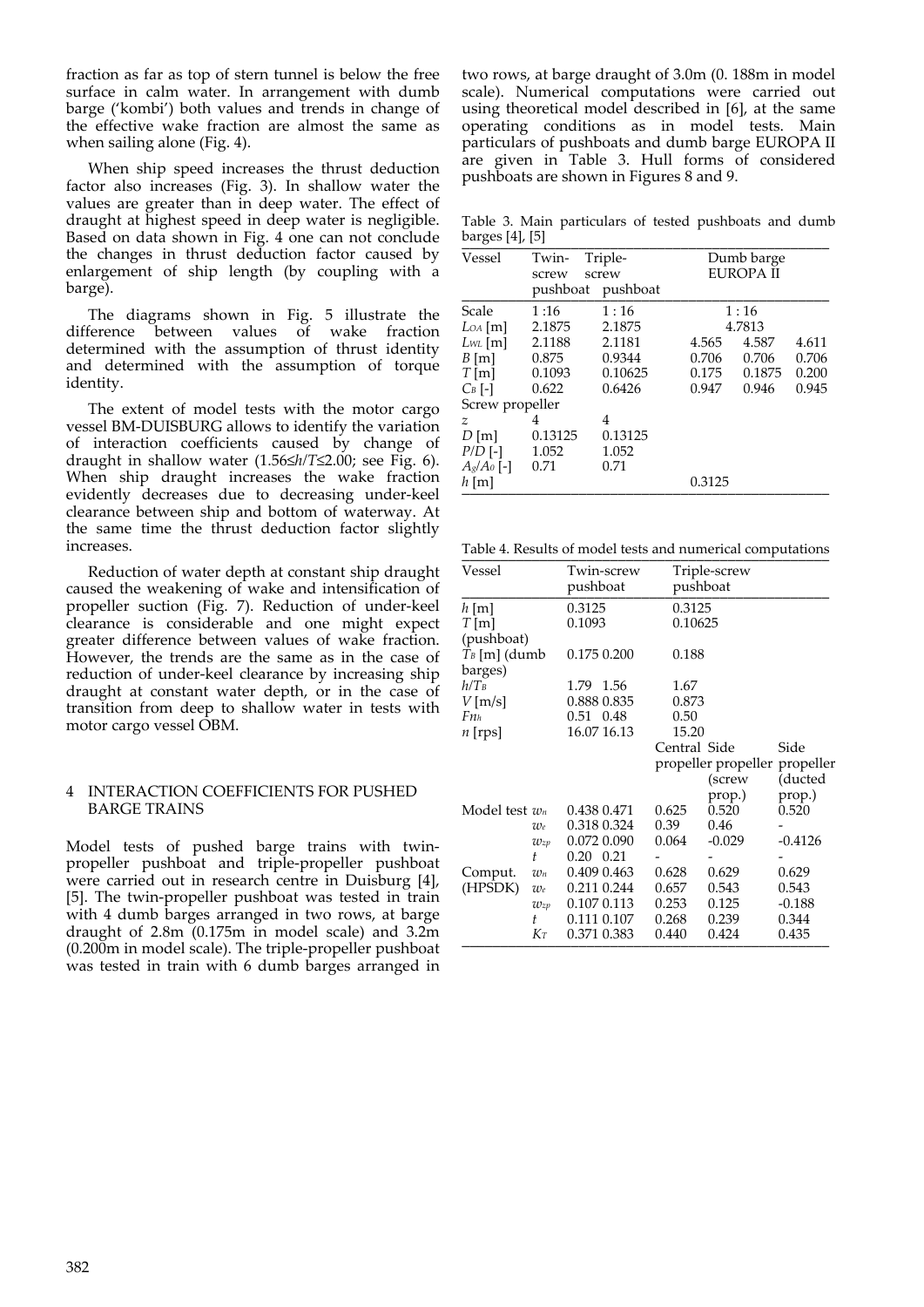

Figur 8. Hull form of twin‐screw pushboat



Figure 9. Hull form of triple‐screw pushboat

The results of model tests and numerical computations are presented in Table 4.

In the case of tested pushed barge trains in shallow water the increase of barge draught at constant water depth caused increase of wake fraction. The trend is opposite to that observed in the case of motor cargo vessels and described in the preceding section. The reason is that the draught of pushboat remained unchanged and, in fact, it was the change of hull form and not only of ship draught. Some regularities in variation of interaction coefficients observed in the case of motor cargo vessel do not refer to pushed barge trains.

Moreover, in the case of pushboats that operate at almost constant draught, regardless of the draught of barges, the height of tunnels is usually greater than draught, in order to accommodate propeller of sufficient diameter. That is why the values of nominal and effective wake fraction are, in general, greater than in the case of motor cargo vessels where the top of stern tunnel is below the free surface of water.

The effect of tunnel height on coefficients of propeller‐hull interaction was studied theoretically

for virtual pushboat of simplified hull form [7]. Main particulars of virtual pushboat are given in Table 5. The section along the stern tunnel of virtual pushboat is shown in Fig. 6. According to the practice in design of inland waterway vessels, the tunnel height of 1.3m is considered the maximum applicable at ship draught of 1.0m.

Table 5. Main particulars of virtual pushboat [7]

| Length, $L$ [m]                 | 20.0          |  |
|---------------------------------|---------------|--|
| Beam, $B$ [m]                   | 9.0           |  |
| Draught, T[m]                   | 1.0           |  |
| Height of tunnel, $h_w$ [m]     | 1.1; 1.3; 1.5 |  |
| Slope of tunnel, $\alpha$ [deg] | 25            |  |
|                                 |               |  |



Figure 6. Section along the stern tunnel of virtual pushboat